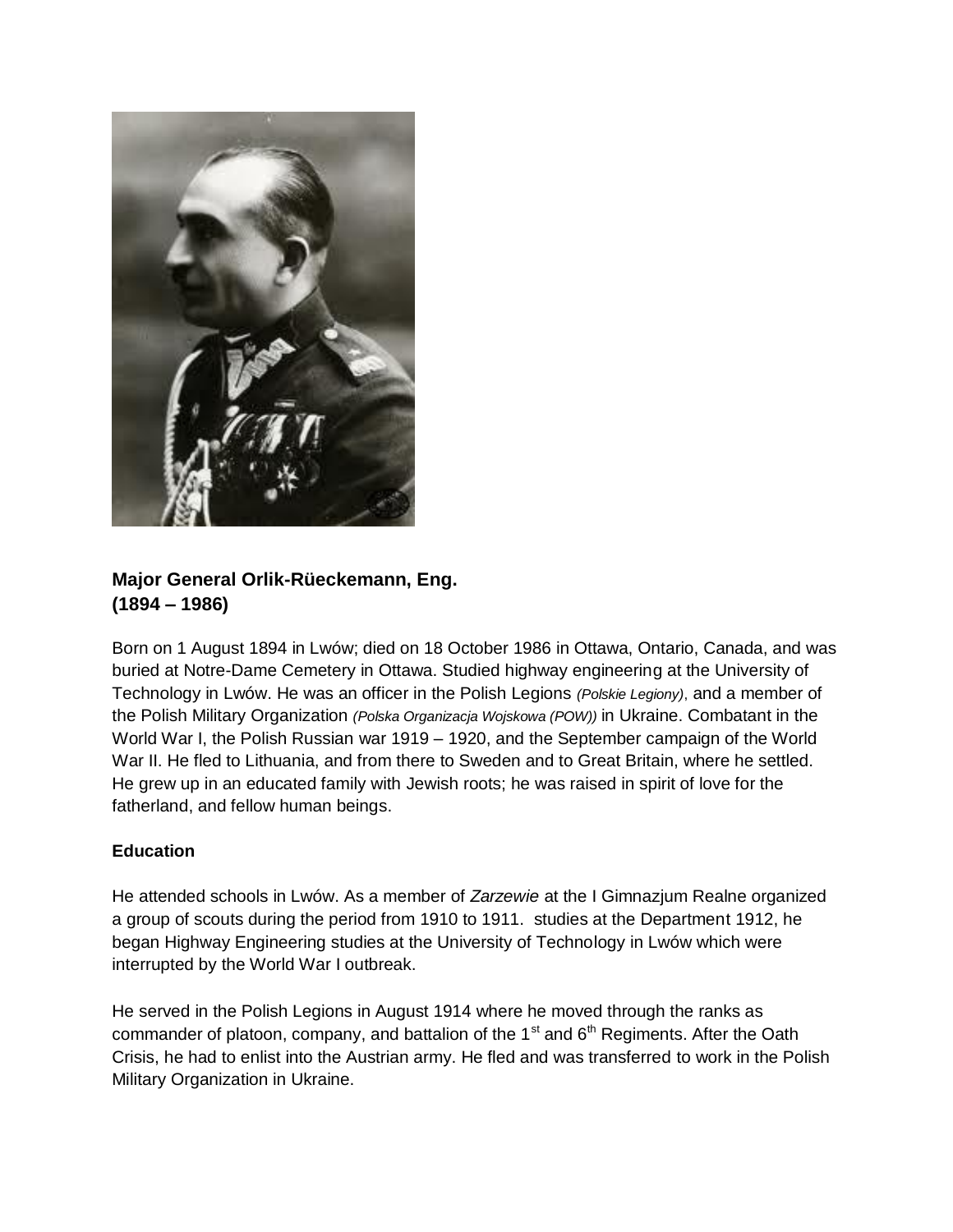## **War for the Polish Borders 1918-1921**

From 1918 to 1921, he was actively involved in the efforts aiming to revive the Polish Armed Forces, but eventually was captured by the Ukrainians. During the Polish-Russian war, he commanded the  $6<sup>th</sup>$  Regiment of the Polish Legions in the rank of Lieutenant-Colonel

### **Between the Wars**

From 1921 to 1922, he was a tank inspector in the Deparment of Infantry at the Minstry of the Military Affairs. From 1924, he was moved to command the 1st armored regiment. During the period from 1924 to 1925, he was a commanding officer of the Border Protection Corp *(Korpus Ochrony Pogranicza (KOP));* from 1928 to 1932, commanded the infantry regiment of the 23rd Infantry Division *(23 Dywizja Piechoty (DP));* and from 1932 – 1938, he commanded the 9th Infantry Division. In 1933, he was Major General of the Border Protection Corp.

## **WWII**

During the September Campaign, he was the last commanding officer of the Border Protection Corps *(Korpus Ochrony Pogranicza (KOP)).* He fought against both agressors. His stout resistance against the Red Army during the Soviet invasion in September 1939 earned him fame and recognition. Under his command, KOP protected 450 kilometers of the eastern border. The heaviest battles with much the prevailing force of the Bolsheviks, took place first around the city of Szack on the 28the of September, and the next one was near a small town Wytyczno.

#### **After the War**

After the war, Gen. Orlik-Rueckemann was moved to the General Staff of the Polish Resettlement Corps *(Sztabu Genralnego Polskiego Korpusu Przysposobienia i Rozmieszczenia (PKPR))* in Great Britain. The Polish soldiers were now separated and relocated to various camps in Great Britain. Although unwelcomed by the British, they adjusted to life in a new society. Only some of them decided to return to their families in Poland despite the uncertainties caused by the new Bolshevic occupation of their country. Most of the officers, including Gen. Orlik-Rueckeman, decided not to go back. After the demobilization, he settled in London for over twenty years, where he was with his family who joined him from Sweden.

#### **Canada**

In 1972, Gen. Orlik-Ruecemann moved in with the family of his son Kazimierz, who is a known aviation specialist working at the National Research Council in Ottawa. In Canada, he was an active member of the 8th Chapter of the Polish Combatants' Association in Canada.

# **Family**

Gen. Orlik-Rückemann was married to Róża Fajans. Her father was the owner of Żegluga Wiślana.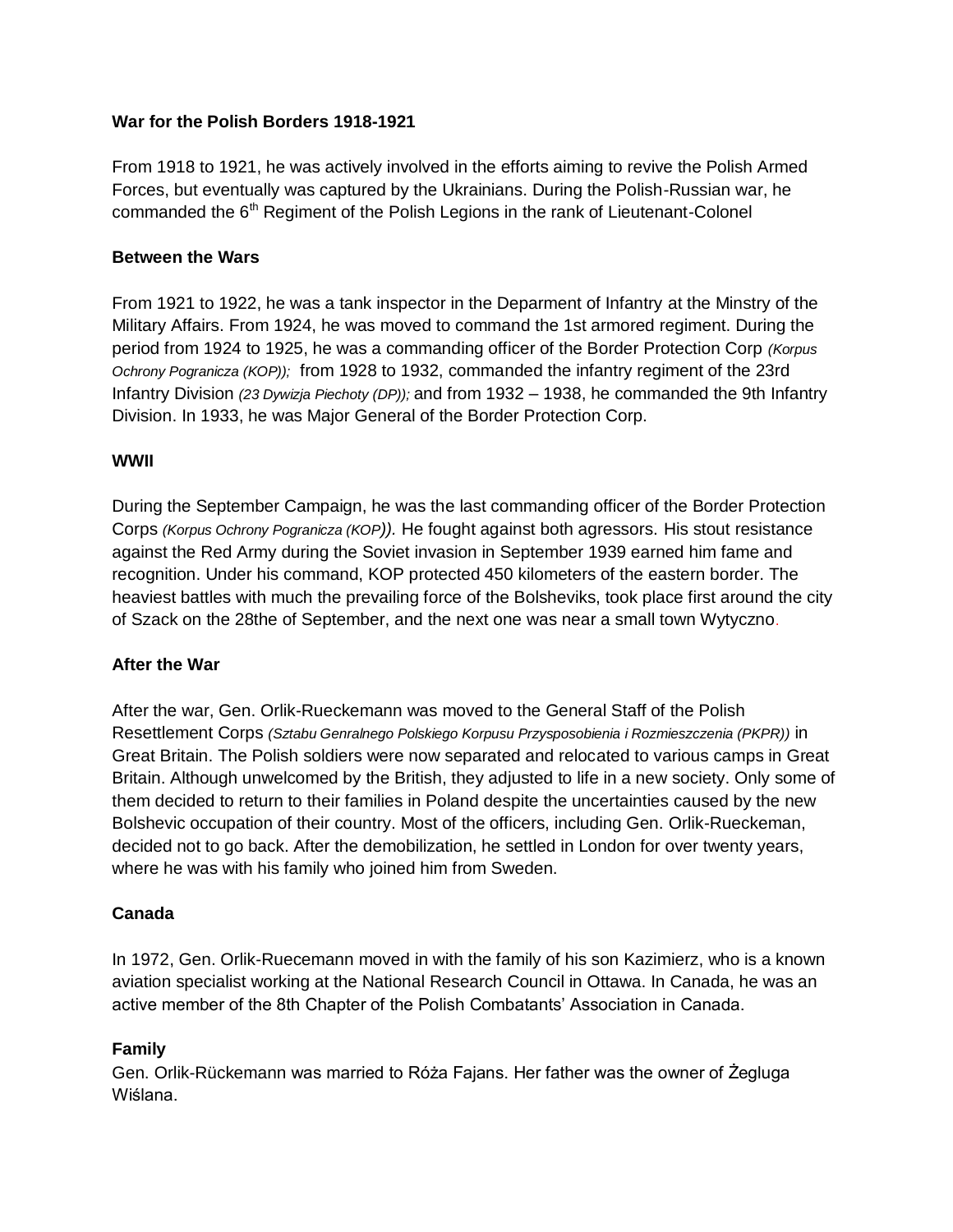## **Medals**

- Silver Cross Class V of the Order Virtuti Militari
- Commander's Cross III Class of the Order of Polonia Restituta
- Cross of Independence
- Officer's Cross (II Class) of the Order of Polonia Restituta
- Cross of Valour (four times; the first and second in 1921)
- Gold Cross of Merit with Swords (during the WWII)
- Gold Cross of Merit
- Medal of Tenth Anniversary of Independence
- Commemorative Badge Znak Pancerny No. 243
- Decoration of Honour for Officers and Other Ranks for Wounds and Injuries
- Chevalier of the Legion of Honour V class National Order of the Legion of Honour (French: *Ordre national de la Légion d'honneur)* (France, 1921)

# **Publications**

There are not known publications by Gen. Orlik- Rüeckemann



**Headstone of Gen. Wilhelm Orlik- Rückemann (1894-1986), the last Commander of Border Protection Corps (KOP) in September, 1939. Notre-Dame Cemetery in Ottawa-Vanier (Photo: L. Bąkowska).**